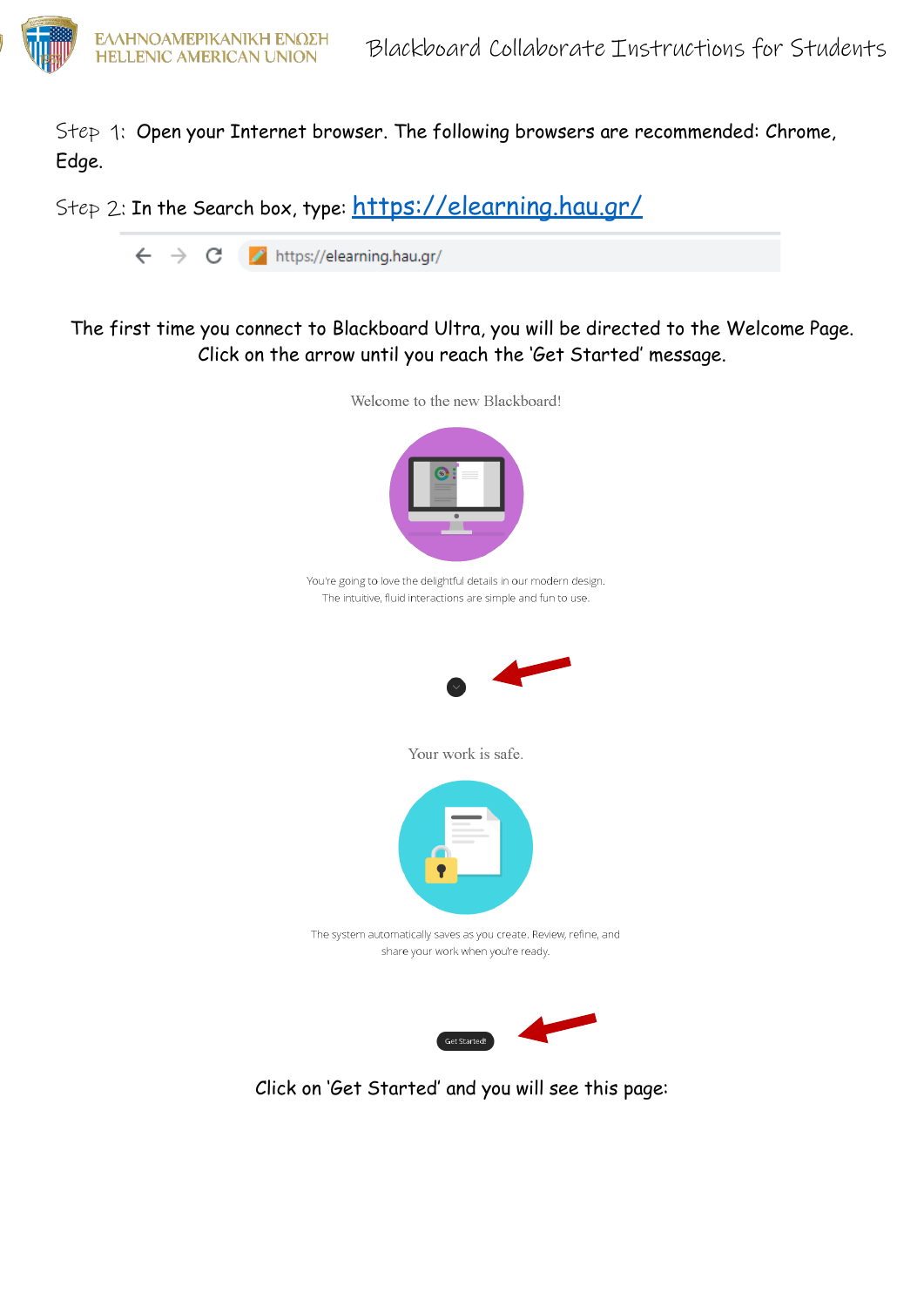

| <b>Blackboard</b>                                                                 |
|-----------------------------------------------------------------------------------|
| <b>Username</b>                                                                   |
| Password                                                                          |
|                                                                                   |
| Sign In<br>Forgot Password?                                                       |
|                                                                                   |
| @ 1997-2020 Blackboard Inc. All Rights Reserved.<br>Help Privacy and Terms of Use |
|                                                                                   |
|                                                                                   |
|                                                                                   |

Step 3: Type the Username and Password that was provided to you by your instructor.

**Important note:** You are strongly advised to change the Password you were given after the first time you log in to the platform.

Step 4: The following page will appear. On the left, you can see the platform's main navigation panel. In the center you can see your course. Click on the course you are taking.